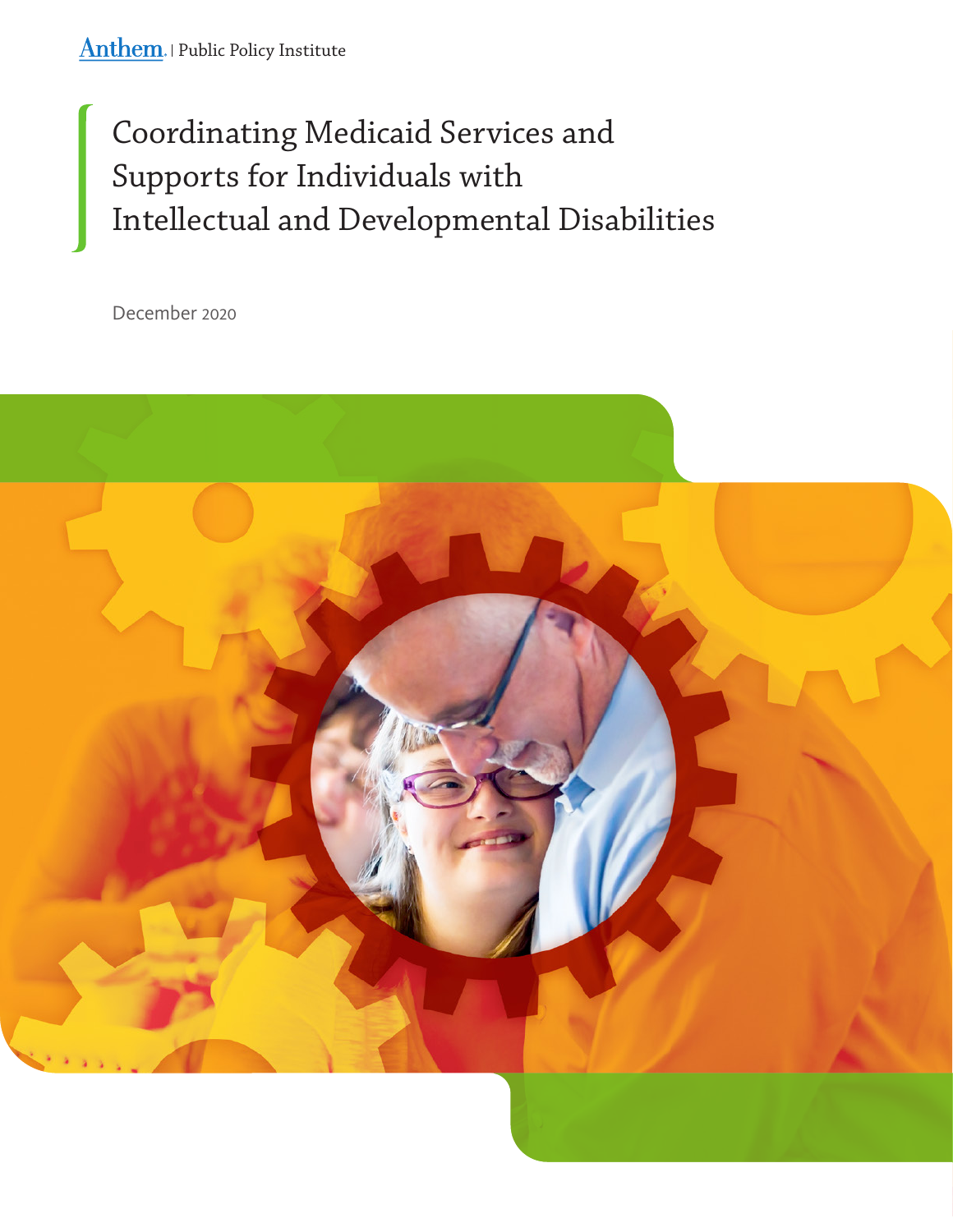### KEY HIGHLIGHTS

- Constraints in the Medicaid fee-for-service system limit access to individualized, high-quality services and supports for individuals with intellectual and/or developmental disabilities (I/DD).
- Medicaid managed care organizations (MCOs) work with individuals and their families to develop person-centered plans that emphasize individual choice, independence, and self-direction.
- State partnerships with MCOs can result in greater independence for the individual, reduction in service gaps, attainment of individual goals, improved health outcomes, and better quality of life.



#### **Contents**

| Overview                                      |  |
|-----------------------------------------------|--|
| Medicaid's Critical Role                      |  |
| Managed Care Improves Individuals' Experience |  |
| Conclusion                                    |  |
| Endnotes                                      |  |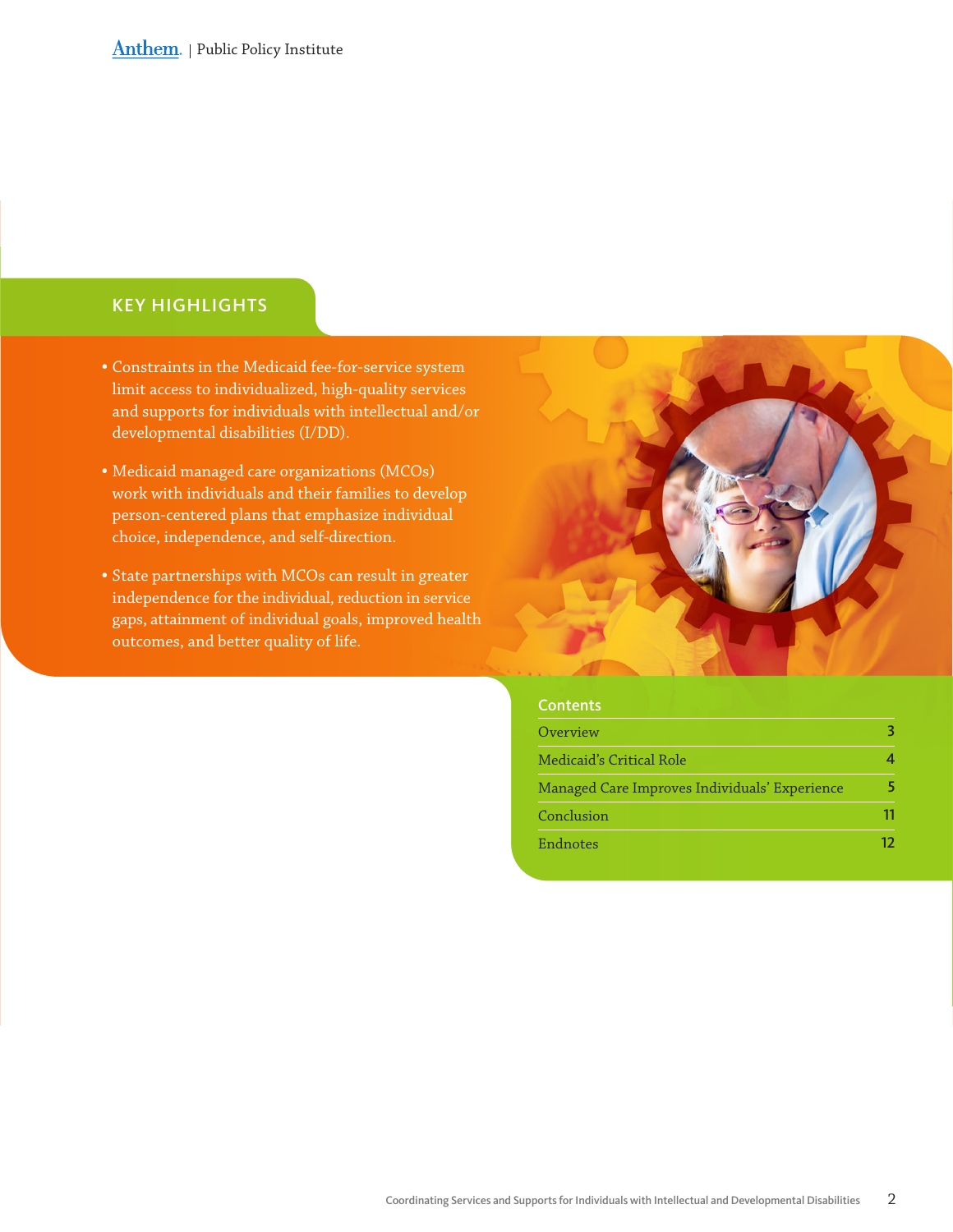<span id="page-2-0"></span>**Individuals with I/DD have multiple chronic conditions.**



## **Overview**

The delivery of healthcare and supportive services for individuals with intellectual and/or developmental disabilities (I/DD) has undergone significant changes in recent decades.

These changes are largely attributable to several key factors: the ongoing advocacy efforts of individuals, families and disability rights advocacy groups; passage of the Americans with Disabilities Act (ADA); and litigation, such as the U.S. Supreme Court's Olmstead decision.<sup>1,2</sup> These efforts have contributed to a broader set of services and supports that promote informed decision-making, self-determination, and people living and participating independently in their communities. As a result, people with I/DD are experiencing a higher quality of life.<sup>3</sup>

Despite these positive changes, regulations and resource constraints continue to limit the ability of individuals with I/DD to access individualized, high quality, integrated services and supports. In particular, reliance on Medicaid fee-for-service (FFS) and traditional service models has resulted in a fragmented delivery system where spending and services are not always aligned with measurable outcomes, such as improvements in quality and whole person care.

### **Individuals with I/DD have a variety of service and support needs, such as:**<sup>4</sup>

- Assistance with activities of daily living
- Educational support
- Vocational and employment support
- Social and community integration
- Transportation support
- Assistance accessing healthcare services

Individuals with I/DD may also experience challenges with language, mobility, learning, self-care, and independent living as well as with associated physical or mental health conditions. Individuals with I/DD often have multiple, co-occurring chronic physical health conditions and mental health and substance use disorders (MH/SUD).<sup>5</sup> A recent survey found that nearly three-quarters of individuals with I/DD have two or more chronic conditions; roughly, 40 percent report four or more chronic conditions.<sup>6</sup>

This calls for an approach that provides and coordinates a comprehensive array of medical care, MH/SUD services, and long-term services and supports (LTSS) across a range of providers. Medicaid managed care organizations (MCOs) can be valuable partners for states as they seek to enhance coordination, improve quality and outcomes, and increase access to home and community-based services (HCBS) to support people using LTSS.

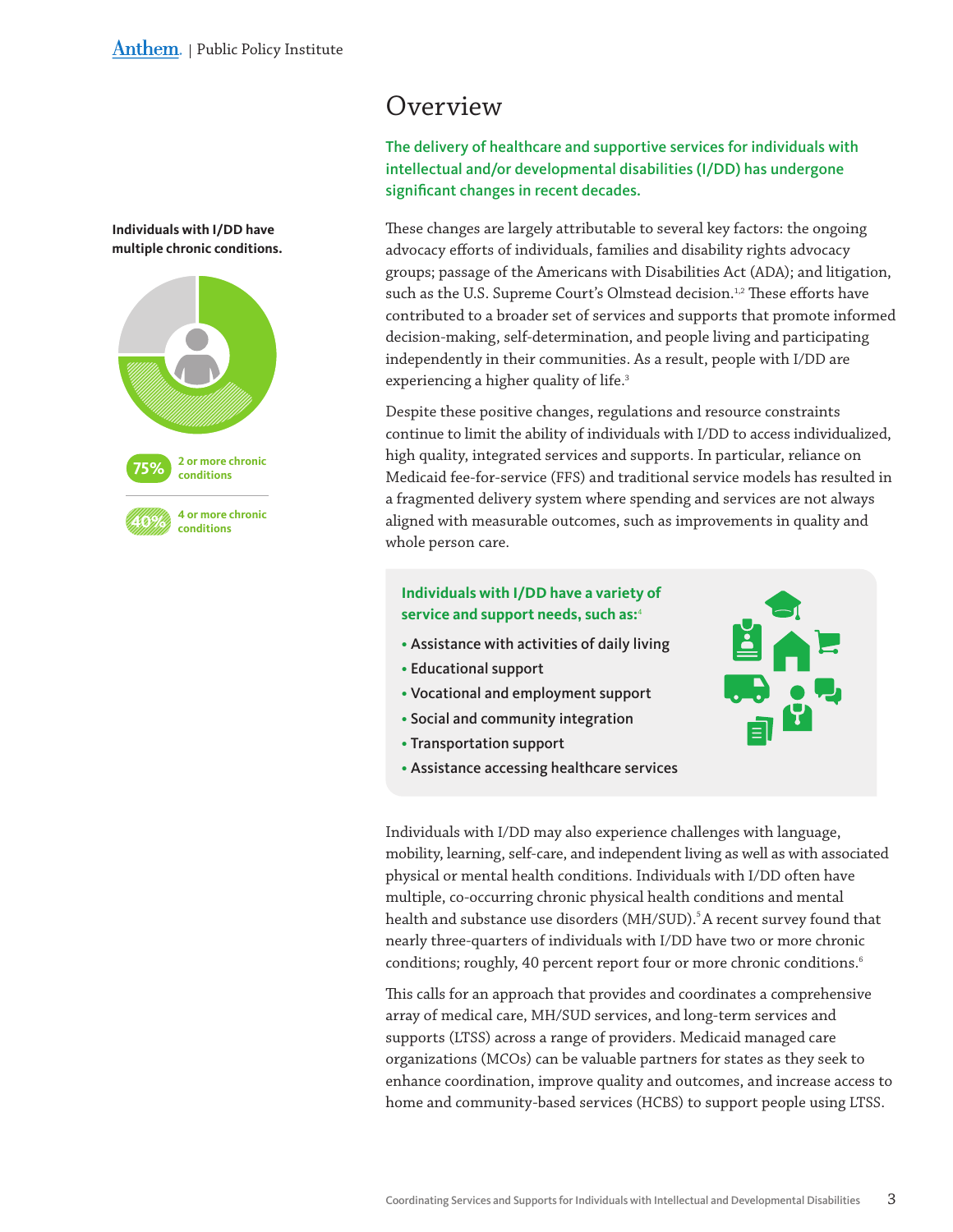<span id="page-3-0"></span>

Physical healthcare, MH/SUD services, and other social supports are often fragmented and uncoordinated in Medicaid FFS.

## Medicaid Plays a Critical Role

The Medicaid program plays an important role in the lives of individuals with I/DD. It provides coverage for physical healthcare, MH/SUD services, and LTSS, as well as linkages to other services and supports to increase independence and promote meaningful community participation. Overall, Medicaid accounts for more than 75 percent of spending on institutional and community-based services for individuals with I/DD.<sup>7</sup>

States have taken steps to establish comprehensive service systems that support individuals with I/DD. More than two dozen states either require individuals with I/DD to enroll in comprehensive Medicaid managed care plans or offer managed care as a choice for their acute healthcare needs.<sup>8</sup> Only a handful of states include all healthcare services and supports (i.e., acute care and LTSS) in managed care for individuals with I/DD. 9

In Medicaid FFS, physical health and MH/SUD are often fragmented and siloed while important resources such as housing, employment supports, educational supports, and nonmedical transportation may go uncoordinated. Among other challenges, individuals with I/DD may not have all of the tools and resources they need to optimize the benefits of self-direction, which can result in poor health outcomes.<sup>10, 11</sup>

If individuals with I/DD have access to these tools and resources in a coordinated manner, they can live full, integrated, and meaningful lives in their communities. States are increasingly moving towards Medicaid MCOs as a way to address the challenges that many individuals with I/DD experience accessing services in FFS.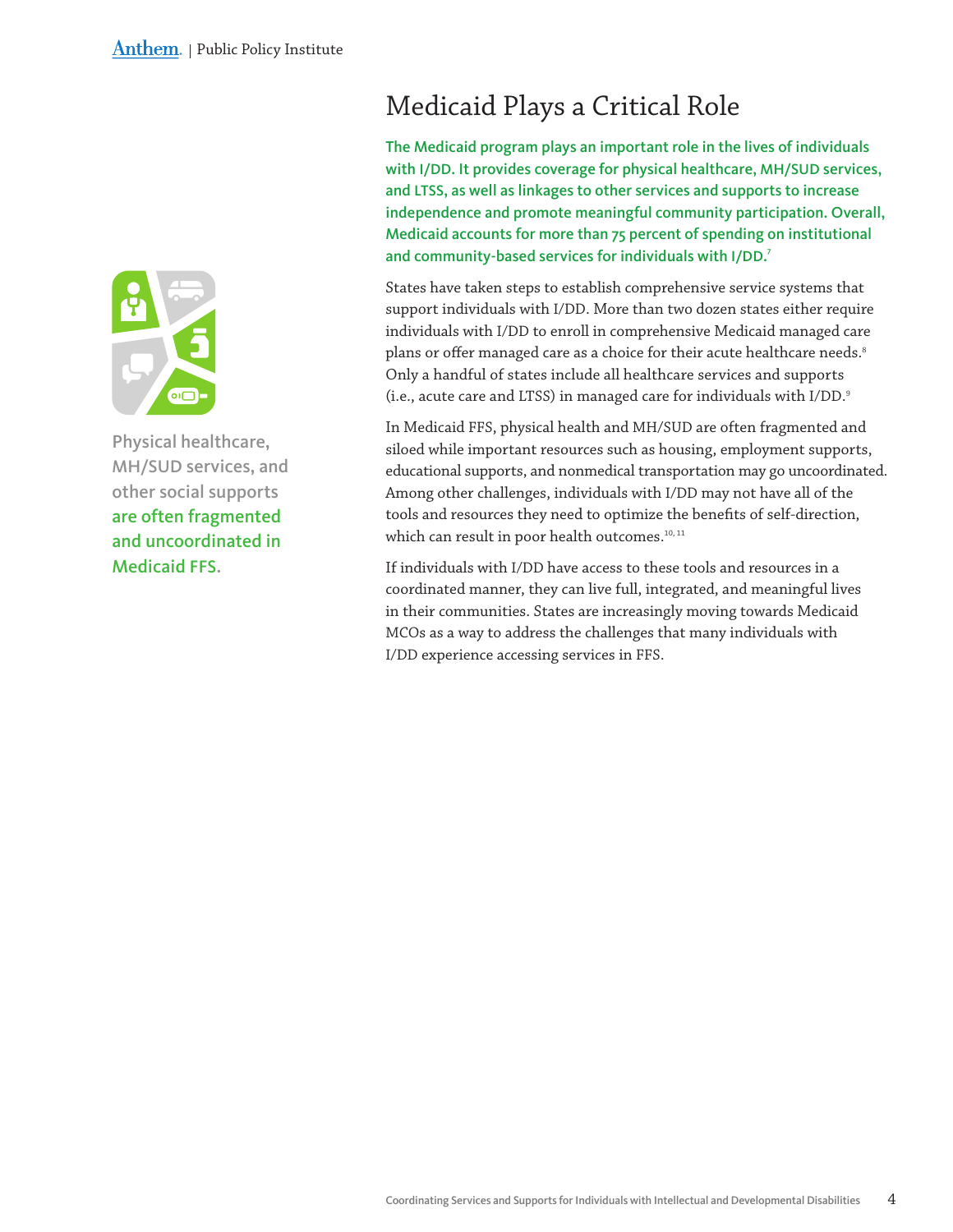<span id="page-4-0"></span>

MCOs deploy flexible and innovative approaches that address the specific needs and preferences of individuals.

## Managed Care Improves Individuals' Experience

Managed care programs can be flexible and innovative in benefit design and delivery of services to ensure high quality services are accessible and meet the needs and preferences of individuals. MCOs are also accountable partners to states in achieving desired outcomes.

#### **Individualized Care Coordination and Supports**

Successful managed care approaches address the individualized needs and preferences of beneficiaries with I/DD and seek to maximize individuals' independence. For instance, MCOs can increase opportunities for selfdirection and informed decision-making. Medicaid MCOs employ a variety of strategies to execute a whole person approach.

#### **Person-centered planning**

Person-centered planning is an approach to organizing services and supports with the active engagement and leadership of the individual. Beneficiaries are supported in making decisions that affect their overall health and wellbeing based on their goals, preferences, and choices for how they want to live. Medicaid MCOs play an important role in facilitating this approach.

#### **Anthem's affiliated health plans**

#### **Elevating the approach to person-centered care**

Plans have worked extensively to incorporate Person Centered Thinking<sup>®</sup> (PCT) throughout their practices. To date, over 1,000 associates have completed a two-day training on PCT, more than a dozen associates have become certified trainers, and selected individuals have become "Trainer-Mentors" who identify new trainers and provide continued guidance.

Among the beneficiaries Anthem serves, 85 percent note high satisfaction with their service coordinator and 88 percent of individuals receiving LTSS feel more comfortable managing their own care since enrolling in Anthem's affiliated plans.<sup>12</sup>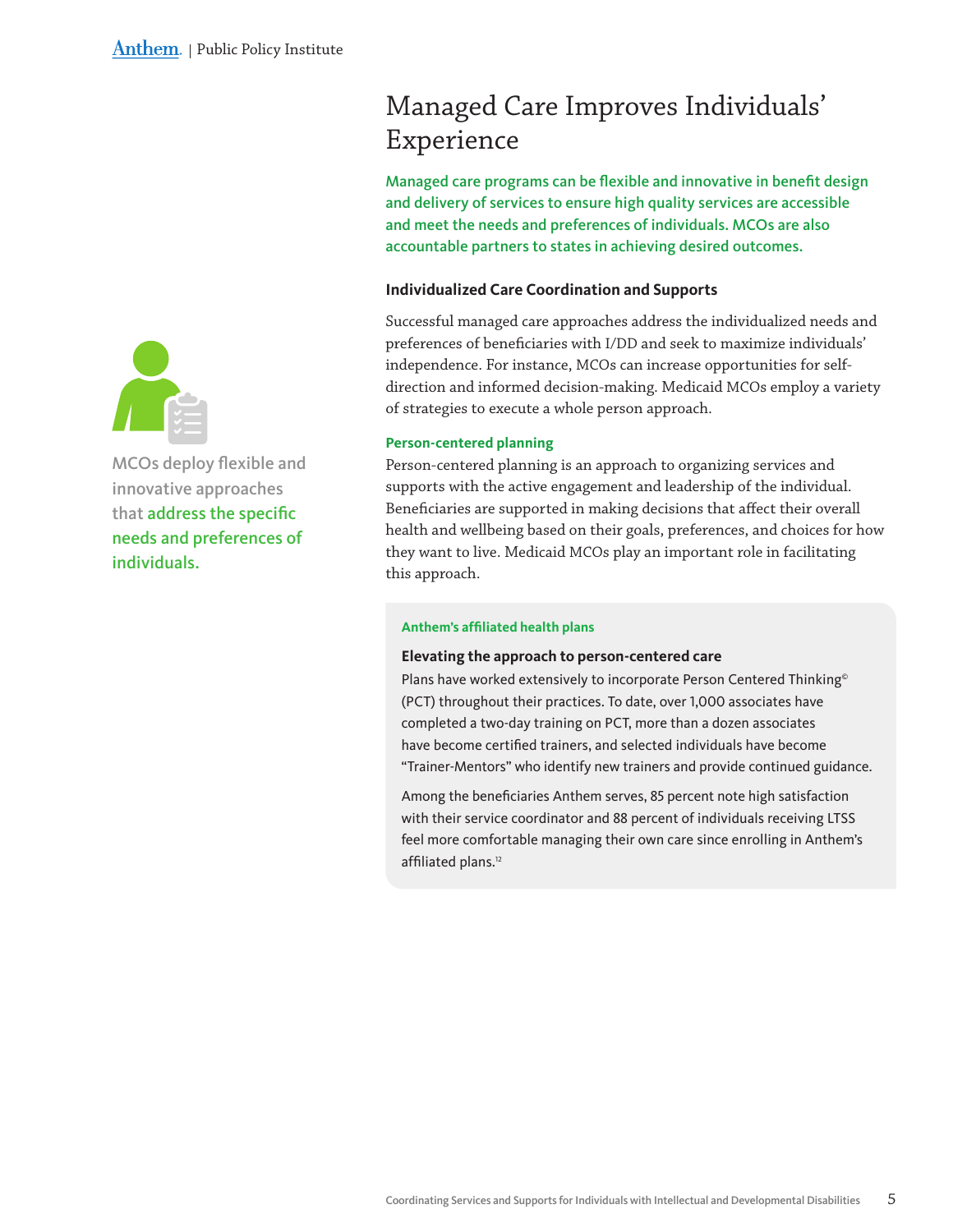

Individuals have meaningful access to self-direction and receive support from MCOs in its execution.

#### **Self-direction**

Self-direction empowers individuals with I/DD to choose and manage the services and supports that help them live independently in their own home and communities. Through self-directed approaches, the individual—on their own or with their designated representative—has scheduling and hiring authority as well as control of their budget for personalized services and supports.

Anthem's affiliated Medicaid plans support beneficiaries who have both budget and employer authority by providing a variety of Financial Management Services models.<sup>13</sup> When problems arise or if an individual needs additional assistance, service coordinators engage the individual to resolve the issue. Overall, managed care plans work to ensure individuals have meaningful access to self-direction and support them, when needed, in its execution.

#### **Multidisciplinary teams**

MCOs form multidisciplinary teams for service coordination, matching team members' skills and expertise to the needs of the individual and their family (or designated representatives). This whole person approach ensures provision of the right mix of services and supports to meet the unique needs of each individual. For instance, individuals with Down syndrome often experience cardiac and gastrointestinal challenges for which coordination between medical and LTSS can successfully prevent or minimize acute hospitalizations, limit life disruptions, and lead to a better quality of life for the individual.

Medicaid MCOs also align MH/SUD services and supports with physical healthcare as part of this approach. This can include, for example, peer mentoring or peer supports, access to crisis intervention and emergency services 24/7, or even a nurse helpline for non-emergent medical and MH/SUD questions.<sup>14</sup>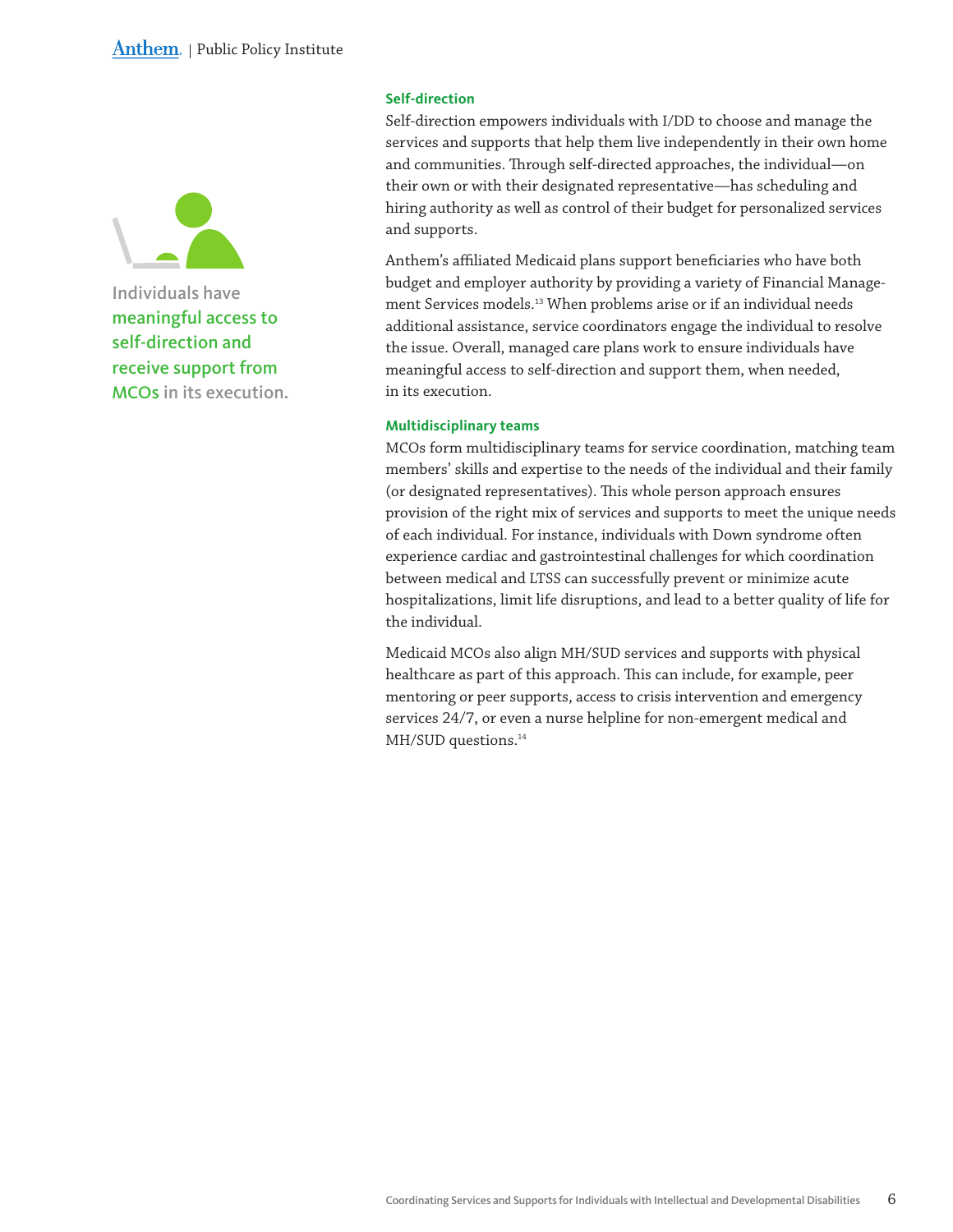

Individuals receive support from MCOs that helps them go to work, attend school, and participate in their communities.

#### **Integration of Supportive Services**

MCOs implement a collaborative approach focused on integrated solutions that improve the individual's health, community engagement, and quality of life. This includes facilitating connections to the services and supports that help individuals with I/DD go to work, attend school, and participate in other community activities. MCOs deploy a range of efforts that are integral to community participation and maximizing independence.

#### **Tailored service coordination**

MCOs match beneficiaries with a service coordinator who is experienced with and responsible for coordinating individuals' services across multiple programs. The match is based on the experience, knowledge, and skills of the service coordinator and the beneficiary's diagnosis and circumstances, complexity of medical conditions and/or MH/SUD, and intensity of service and support needs. The service coordinator works with the beneficiary and their family to develop a person-centered care plan, continuously assess the effectiveness and responsiveness of the plan to the individual's needs and development, and modify the care plan based on the needs and preferences of the individual and their family.

#### **Anthem's affiliated health plans**

#### **Encouraging self-determination and community inclusion**

Plans hire service coordinators who incorporate the philosophy of self-determination and the values of self-direction and respect into all aspects of their engagement with individuals with I/DD. These coordinators receive robust training on a variety of topics integral to serving individuals with I/DD, such as person-centered practices, community inclusion and the importance of maintaining community living, and positive behavior supports.

#### **School-based services**

MCOs ensure children with I/DD receive necessary services in school and that those services are integrated into their overall medical support plans, as well as their individual education plans (IEPs). MCOs also connect children to services and supports in the community that align with the physical and developmental needs outlined in their IEPs. The services and supports provided through Medicaid MCOs supplement existing resources available to children with I/DD to support their growth and development and prepare them for transition to adulthood.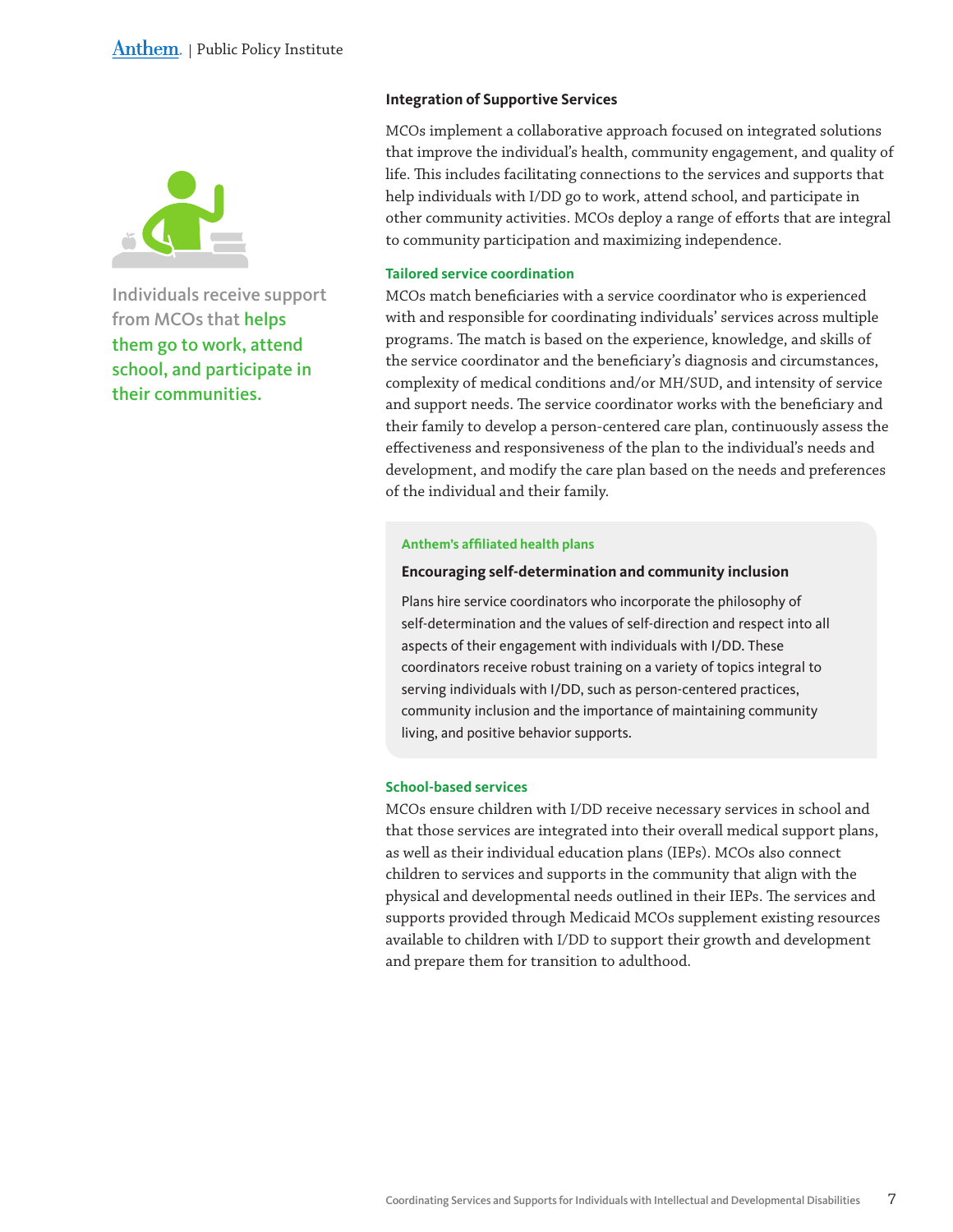

MCOs partner with state agencies, employers, and community organizations to improve employment opportunities.

#### **Employment supports and workforce development**

Meaningful employment is an important part of community participation and quality of life for individuals with I/DD. MCOs work in partnership with businesses and supportive employment and vocational/educational programs operated by other state agencies and community-based organizations to improve beneficiaries' access to employment opportunities.

Medicaid MCOs can also support workforce development in the community regardless of health coverage.

#### **Anthem's affiliated health plan in Tennessee**

#### **Supporting employment opportunities for youth with I/DD**

The plan participates in a unique, business-led employment preparation program called Project SEARCH, where youth with I/DD are employed by the health plan and engage in vocational coursework and training in the workplace.<sup>15</sup>

In addition to its role as the host employer, the health plan developed a Business Advisory Council, comprised of local businesses, to advise the program and mentor participants. The health plan accepted into the program and graduated nearly a dozen interns in two years—hiring two graduates as fulltime employees while the others earned positions with employers in the Nashville community—and continues to offer the program to new individuals.<sup>16</sup>

#### **Housing services**

MCOs connect individuals with I/DD to housing resources including integrated community living opportunities. MCOs and service coordinators work regularly to identify solutions to address barriers to living in the community. Comprehensive MH/SUD supports are a critical piece of wraparound services when needed, in order to help beneficiaries live independently at home and in their communities. Under a managed care program, service coordinators receive training on how to access local housing and other economic assistance programs to support beneficiaries.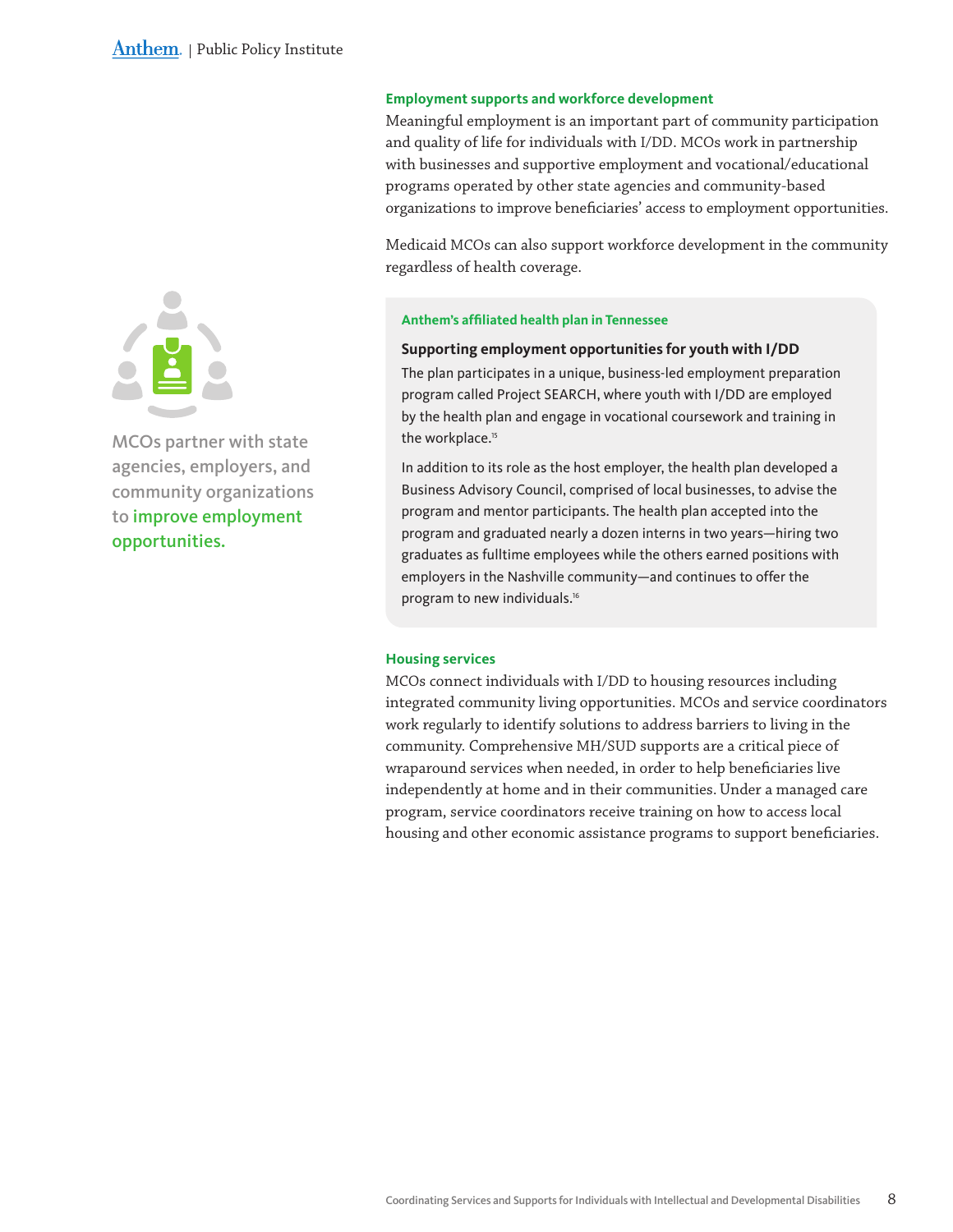

Individuals wishing to live independently in the community receive transition supports and additional benefits from the MCO.

#### **Delivery System Enhancements**

Medicaid managed care programs may also increase access to home- and community-based options for individuals with I/DD. Medicaid MCOs can partner with states to improve the experience for beneficiaries in several critical ways.

#### **Rebalancing**

MCOs work to support states' efforts to shift funding from institutions, such as nursing facilities and intermediate care facilities for individuals with I/DD, to home- and community-based services and supports. During transitions from institutional settings to beneficiaries' homes and communities, MCOs can offer support services—and in some instances additional benefits—to increase the likelihood of successful transitions. For instance, several of Anthem's affiliated health plans offer assistance to beneficiaries with securing accessible housing and needed services as well as service coordination necessary to remain successfully at home.<sup>17</sup>

#### **Value-added benefits**

Managed care plans offer value-added benefits that can help improve community engagement and quality of life. For individuals with I/DD, this could include non-medical transportation to community locations with programs that support daily living, social integration, and wellbeing. Other types of value-added benefits may include sensory products (e.g., fidget spinners, thinking putty) and healthy lifestyle aids (e.g.,digital scale, home blood pressure cuff). These efforts complement the delivery of home- and community-based services and supports and help individuals with I/DD live more independently and participate successfully in their communities.

#### **Anthem's affiliated health plan in Indiana**

#### **Helping beneficiaries overcome barriers to care**

The plan uses an enhanced benefit to support independence. The health plan provides eligible individuals with \$25 to open up an INvestABLE account as a new enhanced benefit, realizing the \$25 startup cost is a large barrier for some individuals.

These tax-advantaged accounts, which passed as part of the federal Achieving a Better Life Experience (ABLE) Act of 2014, allow individuals with disabilities to save money without the risk of losing their Medicaid eligibility. INvestABLE accounts are federally tax deferred or tax-free if used for qualified disability expenses, such as personal support services, employment training and support, transportation, and housing, among others.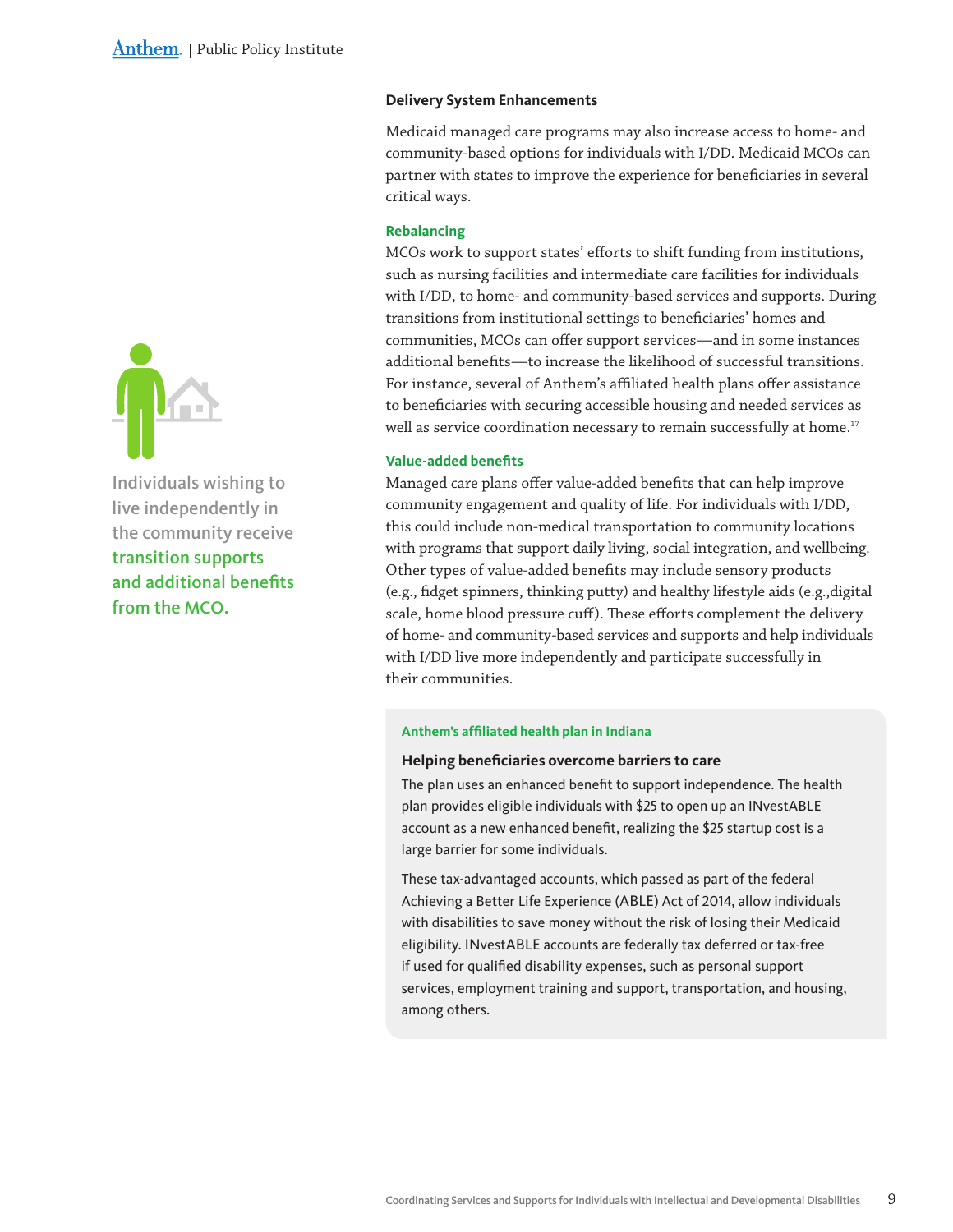

Caregivers have access to a variety of resources through MCOs that improve the experience of individuals and their families.

#### **Family and caregiver support**

Many individuals with I/DD rely on a significant level of services and supports provided by family members and/or other unpaid caregivers. These natural supports help to ensure individuals can fully participate in their communities, obtain employment, and maximize independence. MCO service coordinators incorporate these natural supports into an individual's service plan, as appropriate, in a way that supplements—not supplants—other covered services and supports.

However, the challenges and barriers individuals with I/DD encounter (e.g., waiting lists, lack of supports in the community) may result in family members serving as the primary, and often only, caregivers. This becomes complicated as the caregiver ages and begins to experience their own health service and support needs. Further, all caregivers need a variety of supports, such as respite, to prevent burnout. Managed care plans can support the needs of caregivers and family members in addition to the individual by working together to ensure the service plan meets the needs of the individual, family, and caregivers.

#### **Anthem's affiliated health plans**

#### **Providing resources to support caregivers**

Plans offer a variety of resources, beyond respite care, to support caregivers. Examples include access to caregiver support kits, initial assessments that ask what the caregiver needs and what they are capable of providing, as well as help accessing resources in the community (including handling enrollment and paperwork to access additional services and support programs).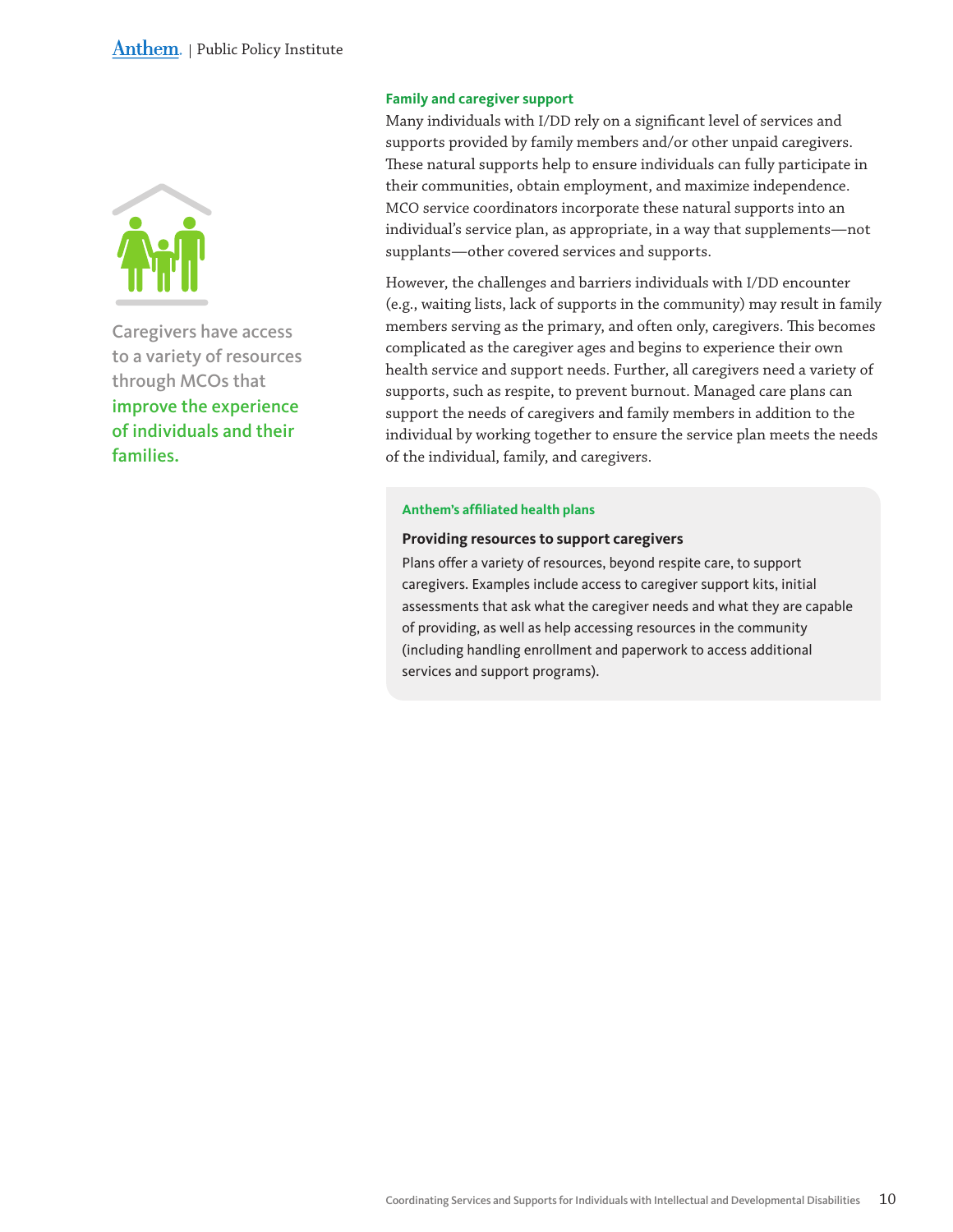<span id="page-10-0"></span>

MCOs can enhance independence and attainment of goals, reduce service gaps, and improve quality of life.

## Conclusion

Medicaid managed care supports states in building sustainable, high-quality service systems that meet the everyday needs and preferences of individuals and their families.

It also delivers an integrated approach crucial to overcoming the barriers inherent in Medicaid FFS that individuals with I/DD encounter. Medicaid MCOs drive toward a simplified healthcare system that can help improve the health and wellbeing of people with I/DD.

Whole person care coordinated through a Medicaid MCO creates accountability across the system of care and supportive services. Moreover, MCOs work with beneficiaries to develop comprehensive, person-centered care plans that emphasize individual choice, access to the full array of services and supports, independence, and self-direction.

As more states move in the direction of fully integrated managed care for all services and supports for individuals with I/DD, partnering with a Medicaid MCO can result in greater independence for the individual, reduction in service gaps, attainment of individual goals, improved health outcomes, and better quality of life.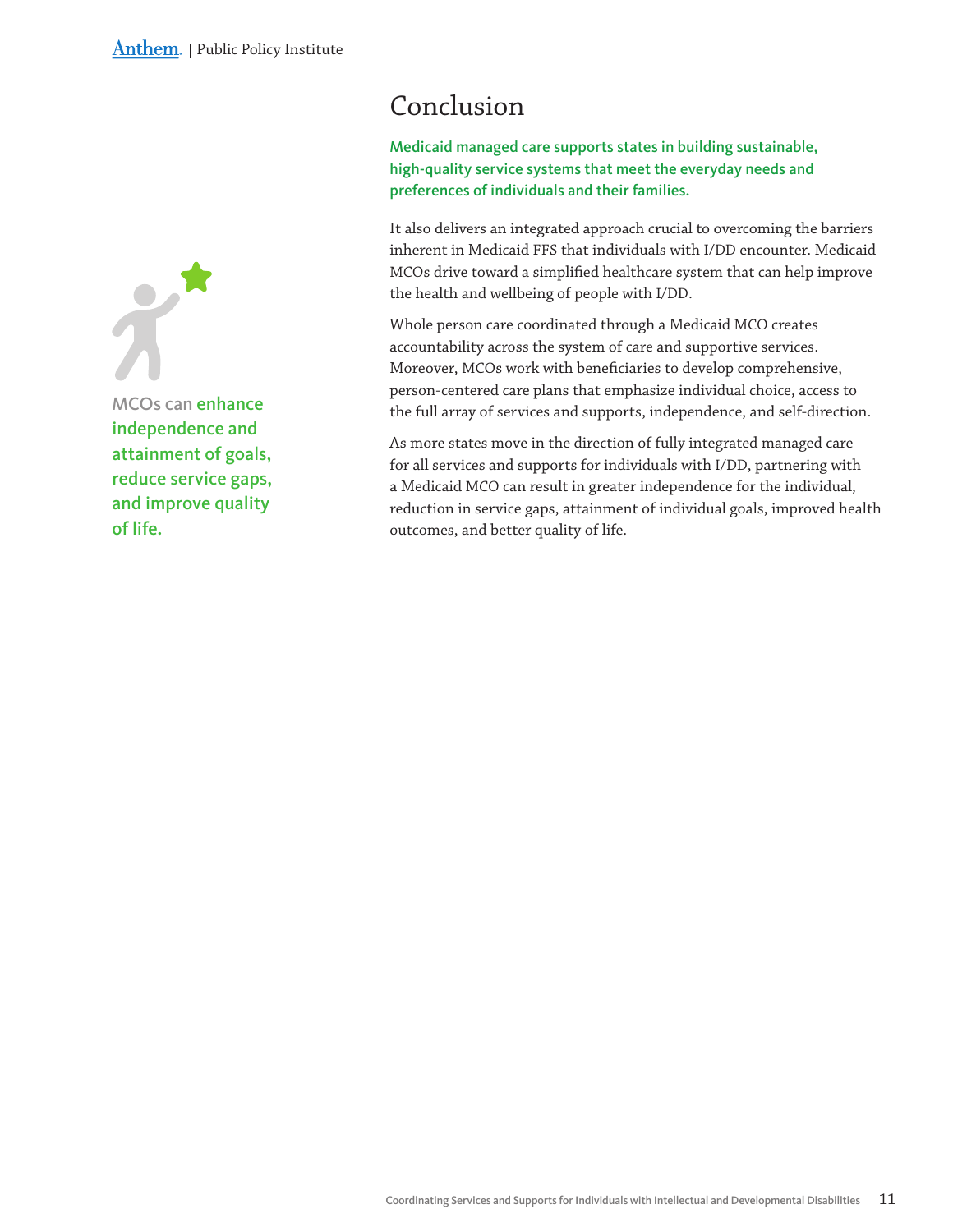## <span id="page-11-0"></span>Endnotes

<sup>1</sup> In the landmark Olmstead decision, the Supreme Court found institutionalization to be a form of discrimination under the ADA and required states to provide community alternatives to institutional services to serve people in the most integrated setting possible.

- <sup>2</sup> Lind, A. & Archibald, N. (2013, February). Structuring New Service Delivery Models for Individuals with Intellectual and Developmental Disabilities. Center for Health Care Strategies. Retrieved September 9, 2020, from [http://www.chcs.org/media/New\\_Service\\_Delivery\\_Models\\_for\\_IDD\\_](http://www.chcs.org/media/New_Service_Delivery_Models_for_IDD_020413.pdf)020413.pdf.
- <sup>3</sup> McCarron, M., et al. (2019). Effect of Deinstitutionalization on Quality of Life for Adults with Intellectual Disabilities: A Systematic Review. *BMJ Open* 9: e025735. Retrieved October 5, 2020, from [https://www.nasddds.](https://www.nasddds.org/uploads/documents/e025735.full.pdf) [org/uploads/documents/e](https://www.nasddds.org/uploads/documents/e025735.full.pdf)025735.full.pdf.
- <sup>4</sup> American Association on Intellectual and Developmental Disabilities. (2019). Frequently Asked Questions on Intellectual Disability. Retrieved March 10, 2020, from [https://www.aaidd.org/intellectual-disability/definition/](https://www.aaidd.org/intellectual-disability/definition/faqs-on-intellectual-disability) [faqs-on-intellectual-disability.](https://www.aaidd.org/intellectual-disability/definition/faqs-on-intellectual-disability) Intellectual disabilities are generally characterized by significant limitations in both intellectual functioning—such as learning, reasoning and problem solving—and in adaptive behavior, which includes social and practical skills. To qualify as an intellectual disability, the disability is usually required to originate before the age of 18. Developmental disabilities are generally more broadly defined to include intellectual disabilities as well as other severe chronic disabilities that can be cognitive, physical, or both. Developmental disabilities manifest during the developmental phase, which is commonly considered to be before the age of 22, and are anticipated to be life-long.
- <sup>5</sup> Chapman, S. & Wu, L. (2012, July). Substance Abuse among Individuals with Intellectual Disability. *Res Dev Disabil 33*(4), 1147-1156. Retrieved July 6, 2020, from [https://www.ncbi.nlm.nih.gov/pmc/articles/PMC](https://www.ncbi.nlm.nih.gov/pmc/articles/PMC3328139/)3328139/.
- <sup>6</sup> Ervin, D.A., et al. (2014, July 15). Healthcare for Persons with Intellectual and Developmental Disability in the Community. Frontiers in *Public Health 2*(83). Retrieved March 10, 2020, from [http://www.ncbi.nlm.nih.gov/pmc/](http://www.ncbi.nlm.nih.gov/pmc/articles/PMC4098023/pdf/fpubh-02-00083.pdf) [articles/PMC](http://www.ncbi.nlm.nih.gov/pmc/articles/PMC4098023/pdf/fpubh-02-00083.pdf)4098023/pdf/fpubh-02-00083.pdf.
- <sup>7</sup> The State of the States in Developmental Disabilities Project. (2017). Federal-State I/DD Medicaid Spending Percent of Total I/DD Spending: 2015. The State of the States in Intellectual and Developmental Disabilities, University of Colorado. Retrieved January 1, 2020, from [http://stateofthestates.org/index.php/create-a-chart-](http://stateofthestates.org/index.php/create-a-chart-2017#chartControls)2017[#chartControls](http://stateofthestates.org/index.php/create-a-chart-2017#chartControls). Figure reflects federal-state Medicaid spending for all sizes of Intermediate Care Facilities for Intellectual Disabilities, HCBS Waivers, and related Medicaid spending for targeted case management, clinic and rehabilitative services, personal care, and administration.
- <sup>8</sup> Gifford, K., et al. (2019, October). A View from the States: Key Medicaid Policy Changes: Results from a 50-State Medicaid Budget Survey for State Fiscal Years 2019 and 2020. The Henry J. Kaiser Family Foundation. Retrieved January 10, 2020, from [https://www.kff.org/medicaid/report/a-view-from-the-states-key-medicaid-policy-changes](https://www.kff.org/medicaid/report/a-view-from-the-states-key-medicaid-policy-changes-results-from-a-50-state-medicaid-budget-survey-for-state-fiscal-years-2019-and-2020/)results-from-a-50[-state-medicaid-budget-survey-for-state-fiscal-years-](https://www.kff.org/medicaid/report/a-view-from-the-states-key-medicaid-policy-changes-results-from-a-50-state-medicaid-budget-survey-for-state-fiscal-years-2019-and-2020/)2019-and-2020/. Nineteen states enroll individuals with I/DD in managed care on a mandatory basis while 6 states offer managed care on a voluntary basis for this population.

<sup>9</sup> Ibid.

- <sup>10</sup> Ervin, D.A. & Merrick, J. (2014, September 24). Intellectual and Developmental Disability: Healthcare Financing. *Frontiers in Public Health 2*(160). Retrieved March 11, 2020, from [http://www.ncbi.nlm.nih.gov/pmc/articles/](http://www.ncbi.nlm.nih.gov/pmc/articles/PMC4173221/pdf/fpubh-02-00160.pdf) PMC4173221[/pdf/fpubh-](http://www.ncbi.nlm.nih.gov/pmc/articles/PMC4173221/pdf/fpubh-02-00160.pdf)02-00160.pdf.
- <sup>11</sup> Ramlet, M. & Lafferty, C. (2011, June 14). Moving Beyond Fee-For-Service: The Case for Managed Care in Medicaid. American Action Forum. Retrieved January 10, 2020, from [http://americanactionforum.org/sites/default/files/](http://americanactionforum.org/sites/default/files/AAF-OHC_Managed%20Medicaid_Final_6-14-2011_1_0.pdf) [AAF-OHC\\_Managed%](http://americanactionforum.org/sites/default/files/AAF-OHC_Managed%20Medicaid_Final_6-14-2011_1_0.pdf)20Medicaid\_Final\_6-14-2011\_1\_0.pdf.
- <sup>12</sup> Data from Anthem, Inc. subject matter experts.

 $13$  Ibid.

- <sup>14</sup> Program information from Anthem, Inc. subject matter experts.
- <sup>15</sup> For more information on Project SEARCH, see: [https://www.projectsearch.us/.](https://www.projectsearch.us/)
- <sup>16</sup> Program information from Anthem, Inc. subject matter experts.
- $17$  Ibid.